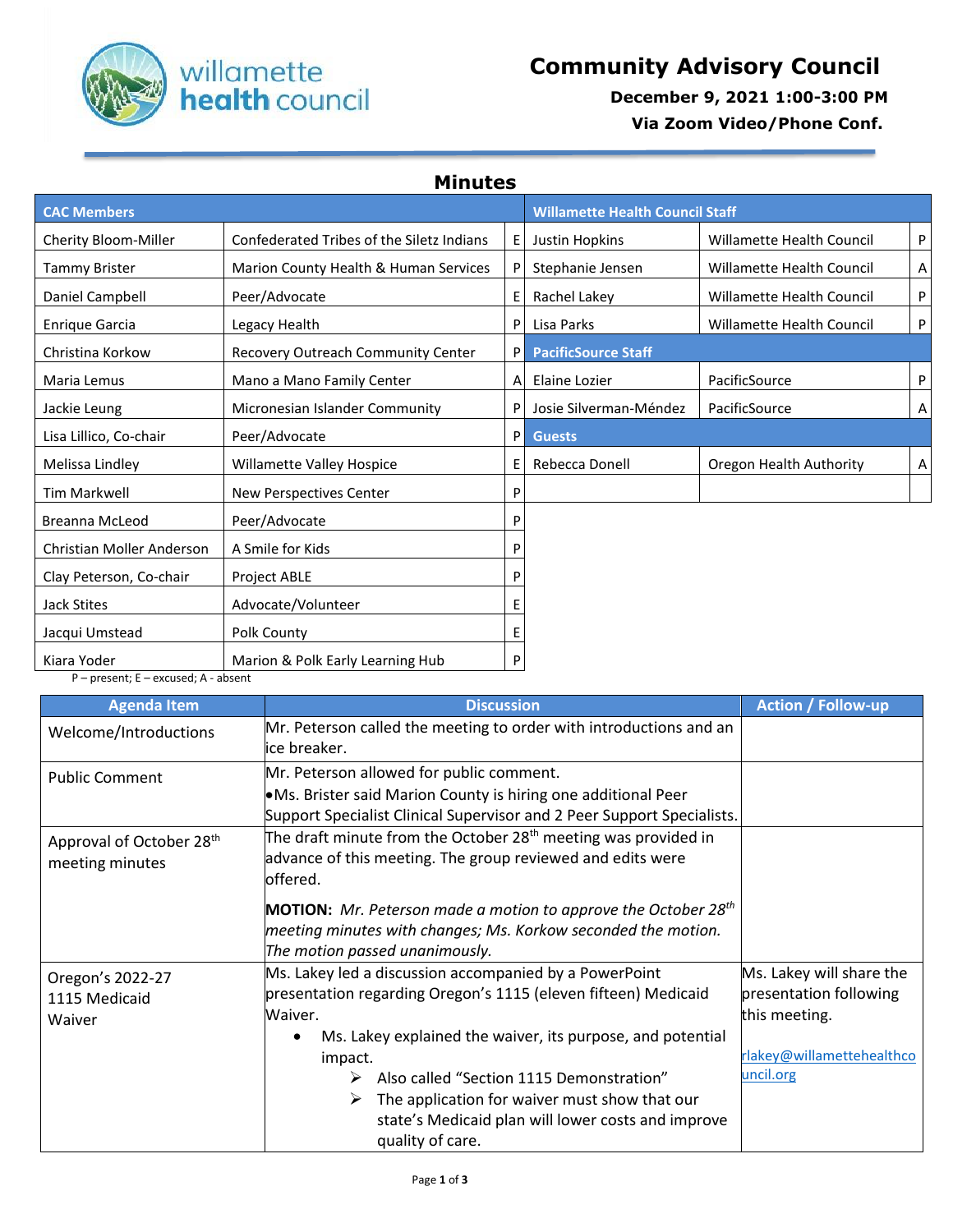| <b>Agenda Item</b>           | <b>Discussion</b>                                                        | <b>Action / Follow-up</b>  |
|------------------------------|--------------------------------------------------------------------------|----------------------------|
|                              | Medicaid = national healthcare funded by the<br>➤                        |                            |
|                              | federal government                                                       |                            |
|                              | Oregon's Medicaid is the Oregon Health Plan (OHP).<br>➤                  |                            |
|                              | $\triangleright$ Oregon's model with CCOs that focuses on health         |                            |
|                              | equity                                                                   |                            |
|                              | Each state has the power to tailor their Medicaid                        |                            |
|                              | services to their individual needs                                       |                            |
|                              | Oregon started applying for waivers in the early-                        |                            |
|                              | mid 2000's and this is Oregon's 3 <sup>rd</sup> request for              |                            |
|                              | waiver.                                                                  |                            |
|                              | The Oregon Health Authority (OHA) will submit<br>➤                       |                            |
|                              | their request for waiver in February 2022.00                             |                            |
|                              | Ms. Lakey conveyed that the CAC has an                                   |                            |
|                              | opportunity to provide feedback.                                         |                            |
|                              | Ms. Lakey walked through the OHA's public                                |                            |
|                              |                                                                          |                            |
|                              | comment/opinion process.                                                 |                            |
|                              | $\triangleright$ The OHA has been hosting public comment sessions        |                            |
|                              | through 2021.                                                            |                            |
|                              | December $7th$ – January $7th$ is the final opportunity<br>➤             |                            |
|                              | for public comment before the OHA submits their                          |                            |
|                              | application.                                                             |                            |
|                              | Input from today's meeting will be shared in written                     |                            |
|                              | testimony on behalf of the Willamette Health                             |                            |
|                              | Council (WHC) (with consent from the CAC).                               |                            |
|                              | The CAC can share thoughts and ideas with Ms.<br>➤                       |                            |
|                              | Lakey, Mr. Hopkins, and Ms. Donell, OHA Innovator                        |                            |
|                              | Agent.                                                                   |                            |
|                              | Information from the OHA regarding the waiver<br>➤                       |                            |
|                              | process and opportunity for public comment was                           |                            |
|                              | included in the meeting packet.                                          |                            |
|                              | Ms. Lakey elaborated on the details associate with the top               |                            |
|                              | three improvements (aka concepts) to be submitted and a                  |                            |
|                              | robust group discussion ensued related to the 3 concepts.                |                            |
|                              | Improve health through focused equity<br>➤                               |                            |
|                              | investments led by communities                                           |                            |
|                              | <b>Maximize continuous and equitable access to</b>                       |                            |
|                              | coverage                                                                 |                            |
|                              | Improve health outcomes by streamlining life and                         |                            |
|                              | coverage transitions                                                     |                            |
|                              | The other three improvements (concepts)e to be submitted                 |                            |
|                              | are:                                                                     |                            |
|                              | $\triangleright$ Incentivize equitable care                              |                            |
|                              | $\triangleright$ Move to a value-based global budget                     |                            |
|                              | Align with Tribal partners' priorities<br>➤                              |                            |
|                              | To learn more about the 1115 Waiver:                                     |                            |
|                              | https://www.oregon.gov/oha/hsd/medicaid-policy/pages/waiver-             |                            |
|                              | renewal.aspx                                                             |                            |
| Planning 2022 CAC activities | Ms. Lakey conducted a real-time Zoom poll during this meeting to         | Ms. Lakey will send a      |
|                              | gather input on what the CAC would like to do, see, and learn in         | follow-up survey to those  |
|                              | 2022.                                                                    | who were not able to       |
|                              | Discussed the results of poll and what folks are interested<br>$\bullet$ | attend this meeting.       |
|                              | in.                                                                      | Ms. Lakey will continue to |